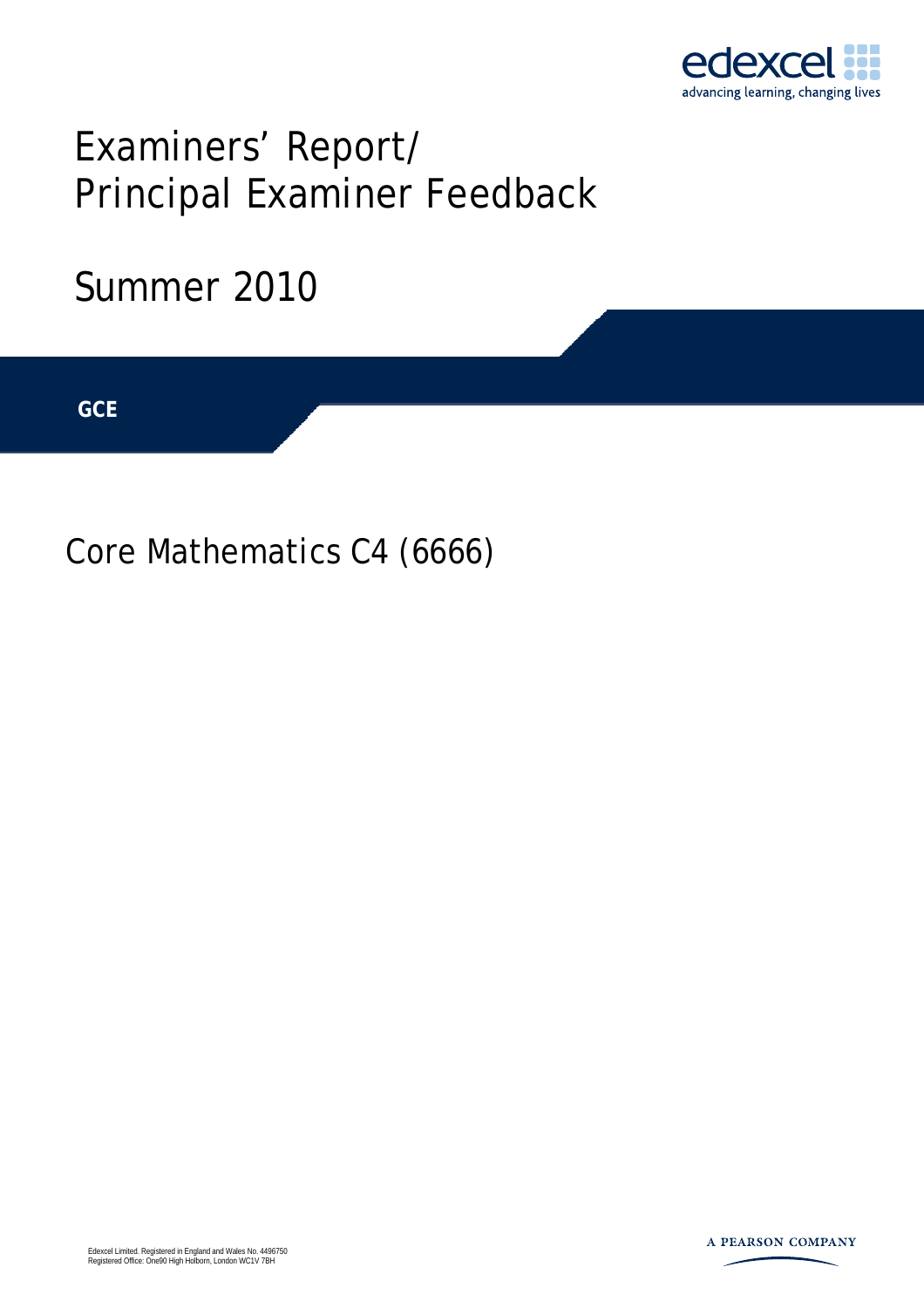Edexcel is one of the leading examining and awarding bodies in the UK and throughout the world. We provide a wide range of qualifications including academic, vocational, occupational and specific programmes for employers.

Through a network of UK and overseas offices, Edexcel's centres receive the support they need to help them deliver their education and training programmes to learners.

For further information, please call our GCE line on 0844 576 0025, our GCSE team on 0844 576 0027, or visit our website at www.edexcel.com.

If you have any subject specific questions about the content of this Examiners' Report that require the help of a subject specialist, you may find our Ask The Expert email service helpful.

Ask The Expert can be accessed online at the following link:

http://www.edexcel.com/Aboutus/contact-us/

Summer 2010

Publications Code UA023704

All the material in this publication is copyright © Edexcel Ltd 2010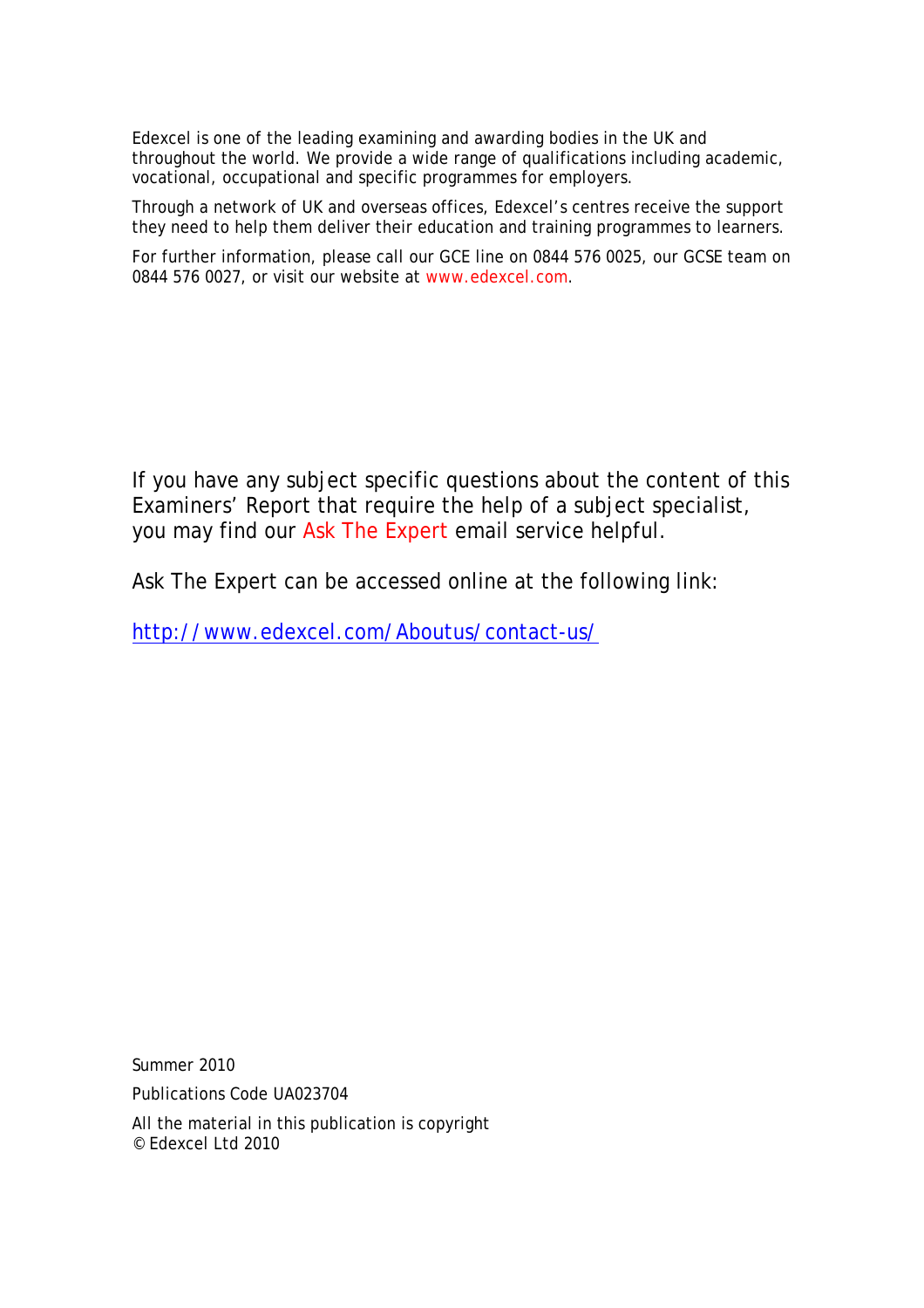### **Core Mathematics Unit C4 Specification 6666**

#### **Introduction**

The level of difficulty of this paper was similar to others in recent Summer examinations. The majority of candidates were able to score well in Q1, Q2, Q3, Q4 and Q5(a). The vector question was more accessible than some that have been set in recent years. Q5(b), Q6 and Q8 proved more challenging but, even in these questions, fully correct solutions were not uncommon.

In general the standard of presentation was acceptable but these papers are marked online and if a pencil is used to draw diagrams, then the pencil needs to be sufficiently soft to show up. A good quality HB pencil shows up well. It should also be noted that coloured inks do not show up well and may even be invisible.

The standard of algebraic manipulation is of some concern. Brackets are often omitted and this can lead to a loss of marks. For example, writing the approximate integral in  $Q1(b)(ii)$  as  $\frac{h}{2}y_0 + y_4 + 2(y_1 + y_2 + y_3)$  can lead to a failure to multiply  $2(y_1 + y_2 + y_3)$  by  $\frac{h}{2}$ . Elementary errors of algebraic manipulation were often seen in Q8 when candidates attempted separate variables. For example, errors such as  $75\frac{dh}{I} = 4-5$ d  $\frac{h}{h} = 4 - 5h$ *t*  $= 4 - 5h$  rearranged as

 $\frac{1}{\pi} dh = \int \frac{4}{\pi} dl$  $5h$   $J$  75  $\int \frac{1}{-5h} dh = \int \frac{4}{75} dt$  were seen and even correct rearrangements were sometimes followed by

errors such as  $\frac{1}{4-5h} = \frac{1}{4} - \frac{1}{5h}$ .

Not all candidates were able to make substantial attempts at the last question. This was a demanding question and possibly there were some candidates who were unable to tackle it. Many, however, had used up a great deal of time in long, and often fruitless, attempts to solve earlier questions, and were unable to give sufficient time to the last question. As noted below, unnecessarily long attempts were often seen in Q2 and Q7.

In general, the use of calculators was appropriate and almost all candidates now recognise that, when a question asks for an exact answer, a decimal approximation is not acceptable.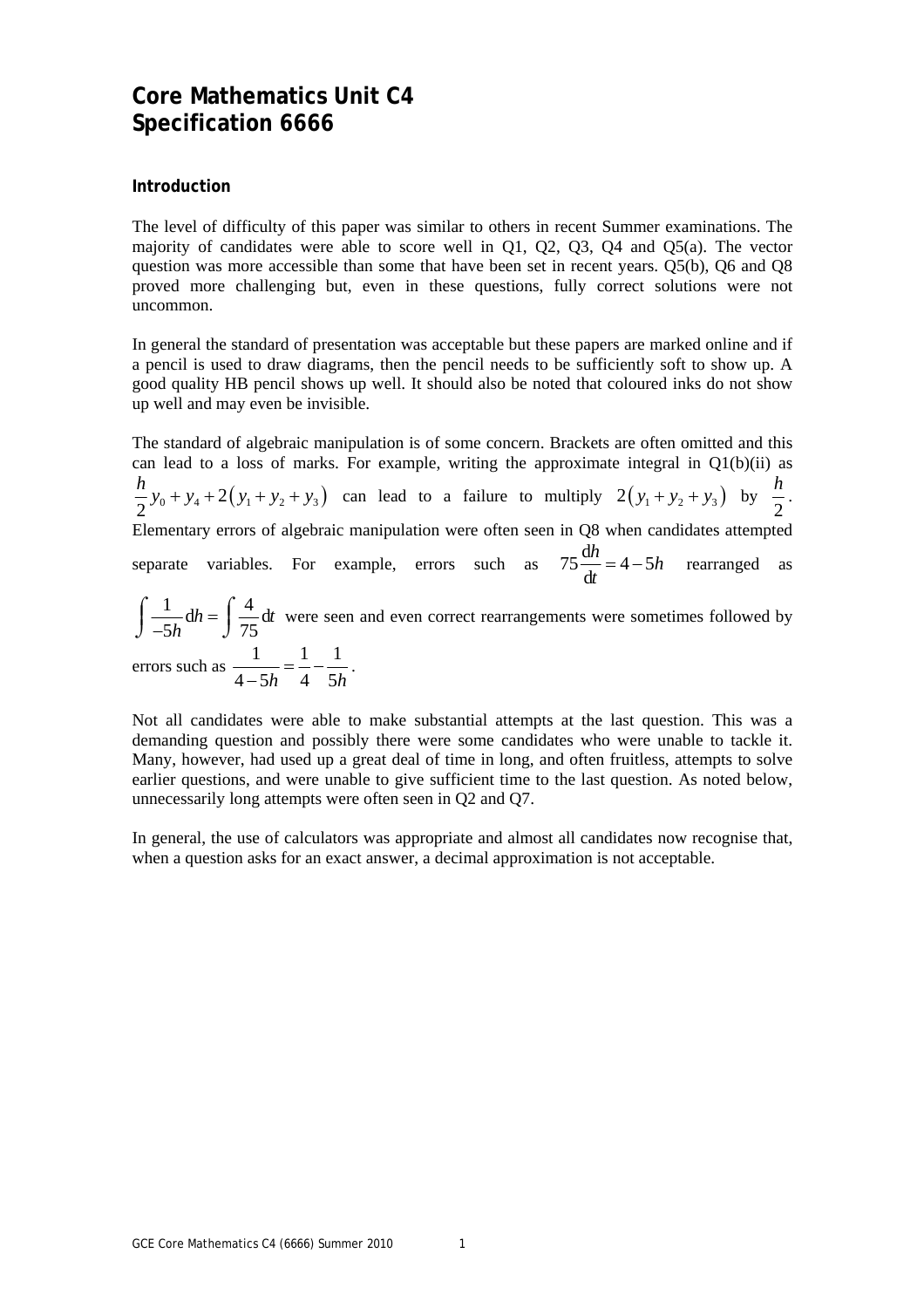#### **Report on individual questions**

#### **Question 1**

This question was a good starting question and over 60% of the candidates gained full marks. A few candidates used a wrong angle mode when calculating the values in part (a). In part (b), the majority knew the structure of the trapezium rule. The most common errors were to miscalculate the interval width using, for example,  $\frac{\pi}{9}$  and  $\frac{\pi}{15}$  in place of  $\frac{\pi}{12}$  and 24  $\frac{\pi}{\sqrt{2}}$ . Some were unable to adapt to the situation in which they did not need all the information given in the question to solve part of it and either used the same interval width for  $(b)(i)$  and  $(b)(ii)$  or answered b(ii) only. A few answered b(ii) only and proceeded to attempt to find an exact answer using analytic calculus, which in this case is impossible. These candidates were apparently answering the question that they expected to be set rather than the one which had actually been set. In Mathematics, as in all other subjects, carefully reading and answering the question as set are necessary examination skills.

#### **Question 2**

This question was generally well done and, helped by the printed answer, many produced fully correct answers. The commonest error was to omit the negative sign when differentiating  $\cos x + 1$ . The order of the limits gave some difficulty. Instead of the correct  $-\int_0^1$  $-\int_2^1 e^u du$ , an incorrect version  $-\int_{0}^{2}$  $-\int_{1}^{2} e^{u} du$  was produced and the resulting expressions manipulated to the printed result and working like  $- (e^2 - e^1) = -e^2 + e^1 = e(e-1)$  was not uncommon.

Some candidates got into serious difficulties when, through incorrect algebraic manipulation, they obtained  $-\int e^u \sin^2 x \, du$  instead of  $-\int e^u \, du$ . This led to expressions such as  $\int e^{u}(u^{2}-2u)du$  and the efforts to integrate this, either by parts twice or a further substitution, often ran to several supplementary sheets. The time lost here inevitably led to difficulties in finishing the paper. Candidates need to have some idea of the amount of work and time appropriate to a 6 mark question and, if they find themselves exceeding this, realise that they have probably made a mistake and that they would be well advised to go on to another question.

#### **Question 3**

This question was also well answered and the general principles of implicit differentiation were well understood. By far the commonest source of error was in differentiating  $2^x$ .  $2^x$ ,  $2^x \ln x$ and  $x2^{x-1}$  were all regularly seen. Those who knew how to differentiate  $2^x$  nearly always completed the question correctly, although a few had difficulty in finding  $\frac{d}{d} (2xy)$ d *xy x* correctly.

A minority of candidates attempted the question by taking the logs of both sides of the printed equation or a rearrangement of the equation in the form  $2^{x} = 2xy - y^{2}$ . Correctly done, this leads to quite a neat solution, but, more frequently, errors, such as  $\ln (2^x + y^2) = \ln 2^x + \ln y^2$ , were seen.

It was noteworthy that a number of correct solutions were seen using partial differentiation, a topic which is not in the A level Mathematics or Further Mathematics specifications. These were, of course, awarded full marks.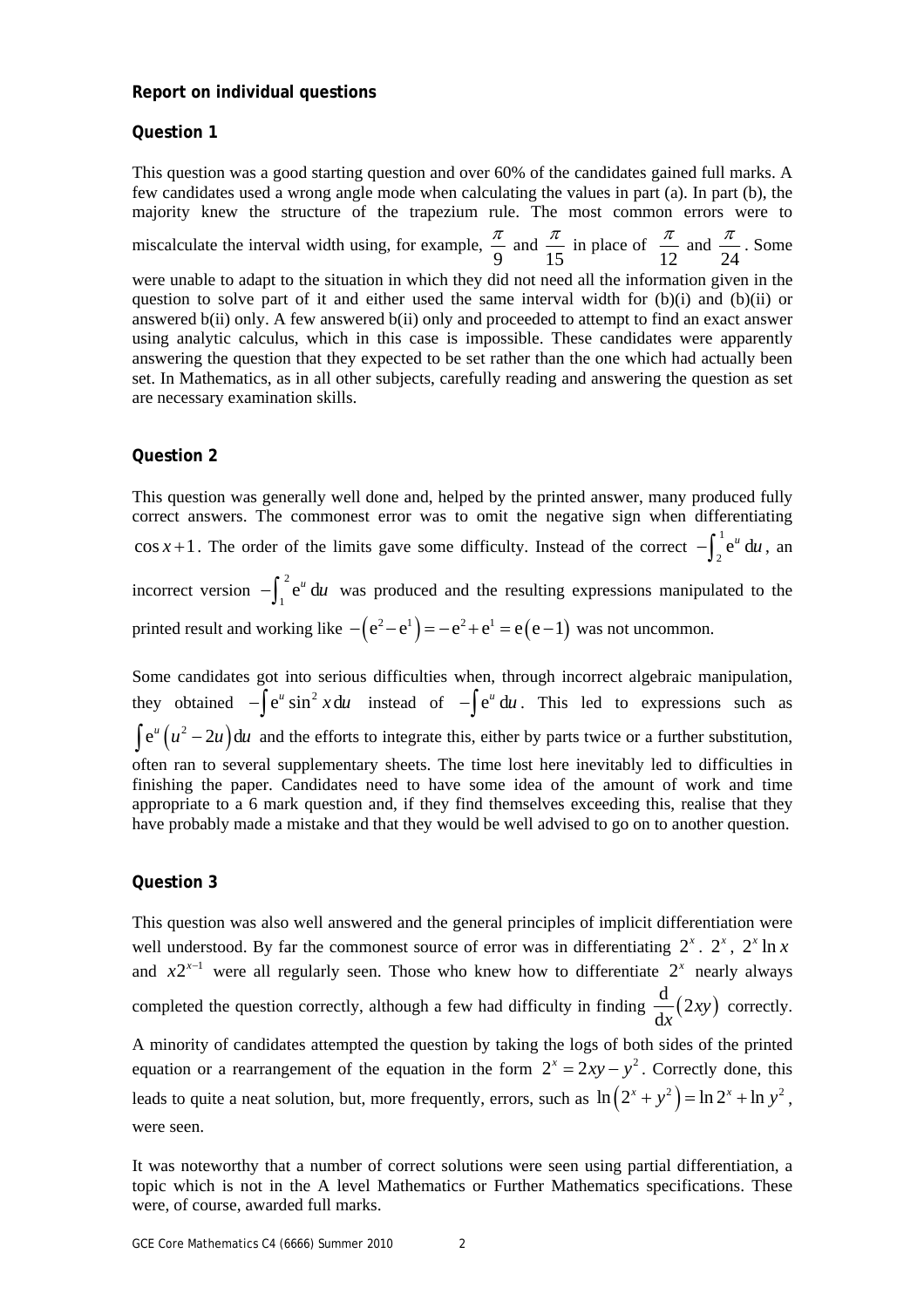#### **Question 4**

The majority of candidates knew how to tackle this question and solutions gaining all the method marks were common. However there were many errors of detail and only about 32% of the candidates gained full marks. In part (a), many candidates had difficult in differentiating  $\sin^2 t$  and  $2 \tan t$ .  $2 \tan t$  was more often differentiated correctly, possibly because the differential of tan *t* is given in the formula book, although  $2 \ln \sec t$  or  $\ln \sec^2 t$  were often seen. Many could not differentiate  $\sin^2 t$  correctly.  $\cos^2 t$ ,  $2\cos t$  and  $2\sin t$  were all common. Nearly all candidates knew they had to divide  $\frac{dy}{dt}$  by  $\frac{dx}{dt}$ , although there was some confusion in notation, with candidates mixing up their *x*s and *t*s. The majority knew how to approach part (b), finding the linear equation of the tangent to the curve at  $\left(\frac{3}{2}, 2\sqrt{3}\right)$  $\left(\frac{3}{4}, 2\sqrt{3}\right)$ , putting  $y = 0$  and solving for *x*. Some candidates used  $y = 0$  prematurely and found the tangent to the curve at  $\left(\frac{3}{2}, 0\right)$  $\left(\frac{3}{4}, 0\right)$  rather than at  $\left(\frac{3}{4}, 2\sqrt{3}\right)$ .

#### **Question 5**

The first part of question 5 was generally well done. Those who had difficulty generally tried to solve sets of relatively complicated simultaneous equations or did long division obtaining an incorrect remainder. A few candidates found *B* and *C* correctly but either overlooked finding *A* or did not know how to find it. Part (b) proved very testing. Nearly all were able to make the connection between the parts but there were many errors in expanding both  $(x-1)^{-1}$  and  $(2+x)^{-1}$ . Few were able to write  $(x-1)^{-1}$  as  $-(1-x)^{-1}$  and the resulting expansions were incorrect in the majority of cases, both  $1 + x - x^2$  and  $1 - x - x^2$  being common.

 $(2+x)^{-1}$  was handled better but the constant  $\frac{1}{2}$ 2 in  $\frac{1}{2}\left(1+\frac{x}{2}\right)^{-1}$  $2(2)$  $\left(1+\frac{x}{2}\right)^{-1}$  was frequently incorrect. Most recognised that they should collect together the terms of the two expansions but a few omitted their value of *A* when collecting the terms.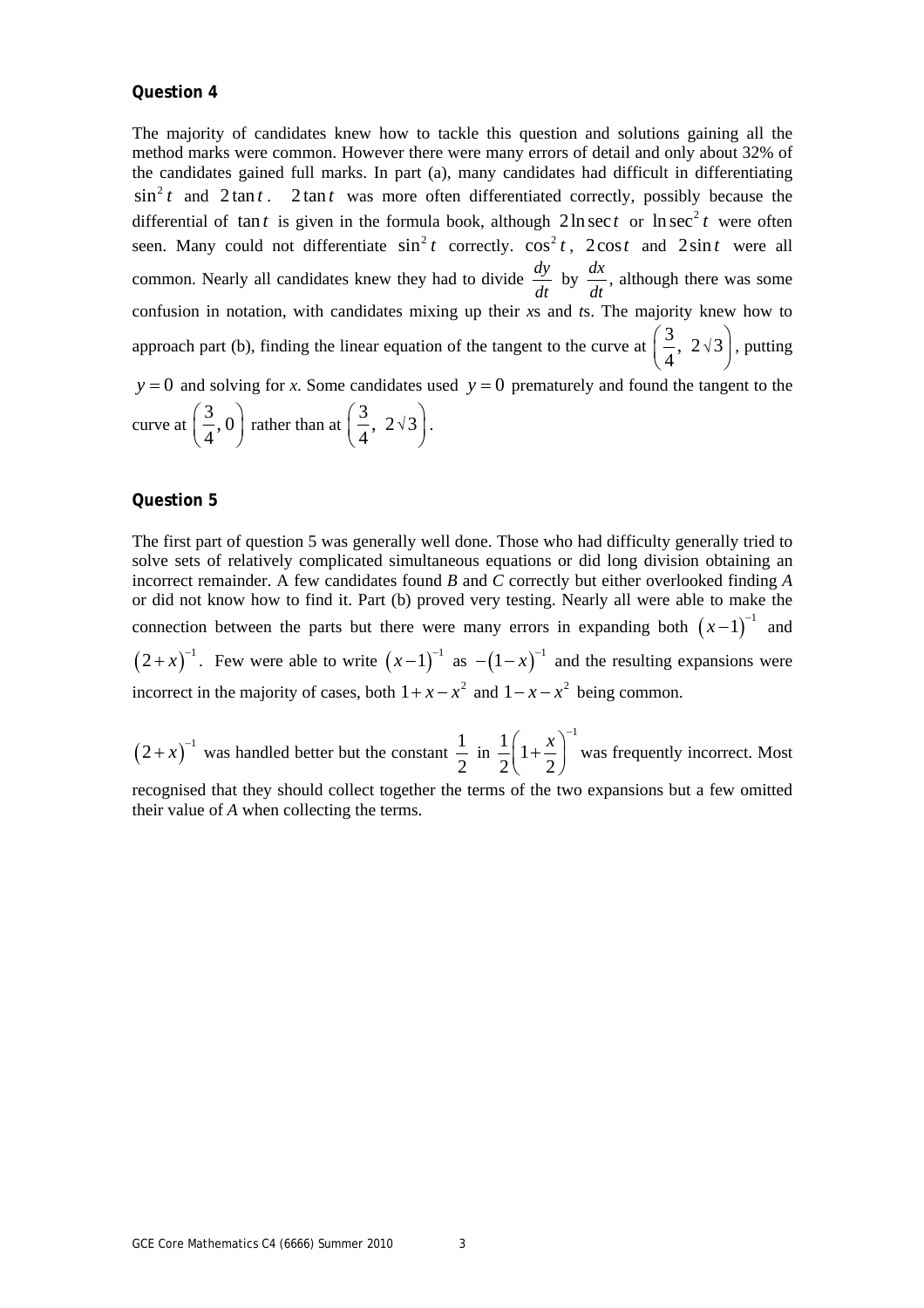#### **Question 6**

Candidates tended either to get part (a) fully correct or make no progress at all. Of those who were successful, most replaced the  $\cos^2 \theta$  and  $\sin^2 \theta$  directly with the appropriate double angle formula. However many good answers were seen which worked successfully via  $7\cos^2\theta - 3$  or  $4 - 7\sin^2\theta$ .

Part (b) proved demanding and there were candidates who did not understand the notation  $\theta f(\theta)$ . Some just integrated  $f(\theta)$  and others thought that  $\theta f(\theta)$  meant that the argument

2 $\theta$  in cos 2 $\theta$  should be replaced by  $\theta$  and integrated  $\frac{1}{2}\theta + \frac{7}{6}\theta$ cos  $2^{\degree}$  2  $\theta + \frac{1}{2}\theta \cos \theta$ . A few candidates started by writing  $\int \theta f(\theta) d\theta = \theta \int f(\theta) d\theta$ , treating  $\theta$  as a constant. Another error seen several times was  $\int \theta f(\theta) d\theta = \int \left( \frac{1}{2} \theta + \frac{7}{2} \cos 2\theta^2 \right) d\theta$  $\theta f(\theta) d\theta = \int \left( \frac{1}{2} \theta + \frac{7}{2} \cos 2\theta^2 \right) d\theta$  $\int \theta f(\theta) d\theta = \int \left( \frac{1}{2} \theta + \frac{7}{2} \cos 2\theta^2 \right) d\theta.$ 

Many candidates correctly identified that integration by parts was necessary and most of these were able to demonstrate a complete method of solving the problem. However there were many errors of detail, the correct manipulation of the negative signs that occur in both integrating by parts and in integrating trigonometric functions proving particularly difficult. Only about 15% of candidates completed the question correctly.

#### **Question 7**

Part (a) was fully correct in the great majority of cases but the solutions were often unnecessarily long and nearly two pages of working were not unusual. The simplest method is to equate the **j** components. This gives one equation in  $\lambda$ , leading to  $\lambda = 3$ , which can be substituted into the equation of  $l_1$  to give the coordinates of  $C$ . In practice, the majority of candidates found both  $\lambda$  and  $\mu$  and many proved that the lines were coincident at *C*. However the question gave the information that the lines meet at *C* and candidates had not been asked to prove this. This appeared to be another case where candidates answered the question that they had expected to be set, rather than the one that actually had been.

The great majority of candidates demonstrated, in part (b), that they knew how to find the angle between two vectors using a scalar product. However the use of the position vectors of *A* and *B*, instead of vectors in the directions of the lines was common. Candidates could have used either

the vectors 1 2 1  $\binom{1}{2}$  $\begin{pmatrix} 2 \\ 1 \end{pmatrix}$  and 5 0 2  $\binom{5}{0}$  $\begin{bmatrix} 0 \\ 2 \end{bmatrix}$ , given in the question, or  $\overrightarrow{AC}$  and  $\overrightarrow{BC}$ . The latter was much the

commoner choice but many made errors in signs. Comparatively few chose to use the cosine rule. In part (c), many continued with the position vectors they had used incorrectly in part (b) and so found the area of the triangle *OAB* rather than triangle *ABC*. The easiest method of completing part (c) was usually to use the formula Area =  $\frac{1}{2}ab\sin C$  and most chose this. Attempts to use Area =  $\frac{1}{2}$ base × height were usually fallacious and often assumed that the triangle was isosceles. A few complicated attempts were seen which used vectors to find the coordinates of the foot of a perpendicular from a vertex to the opposite side. In principle, this is possible but, in this case, the calculations proved too difficult to carry out correctly under examination conditions.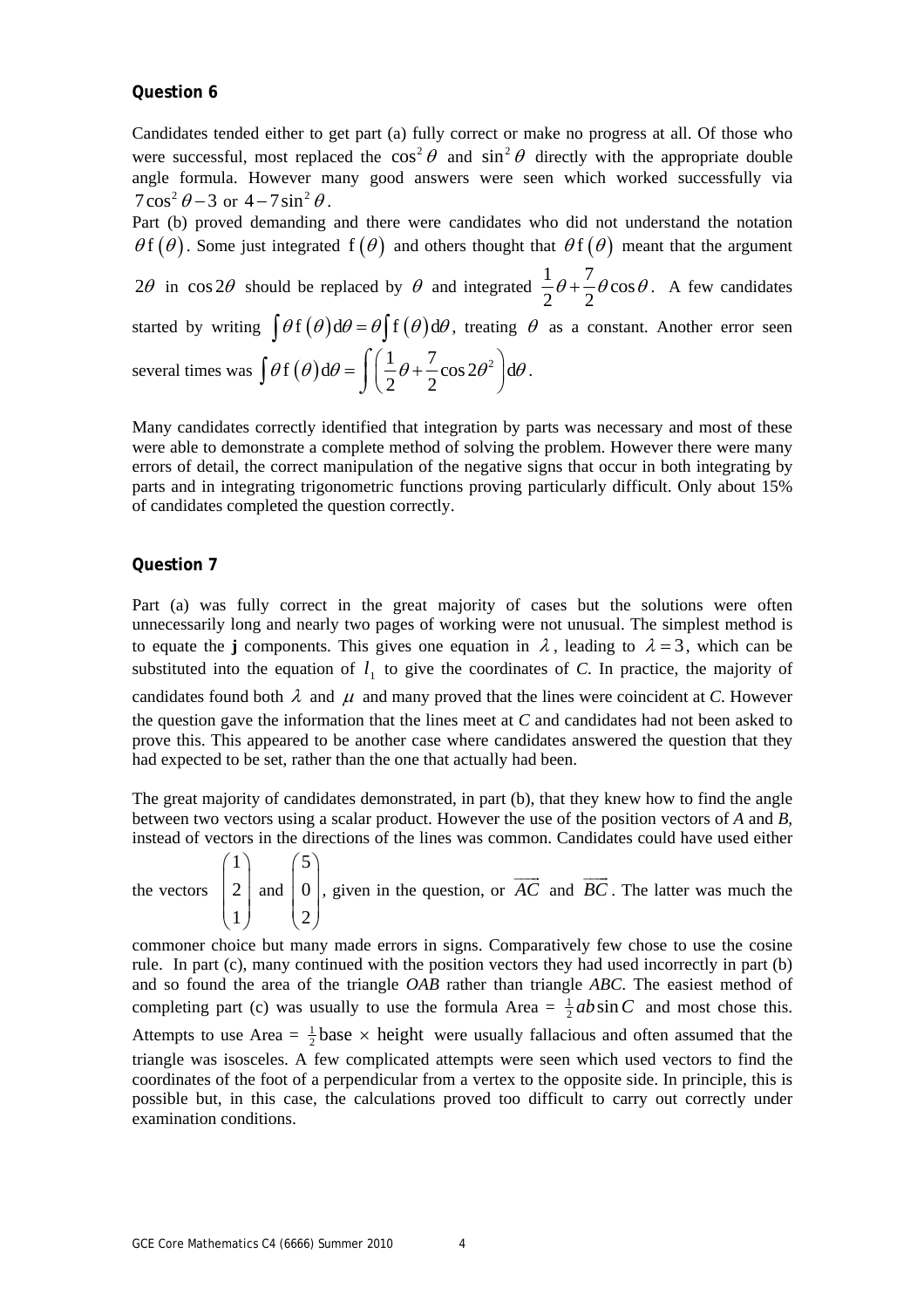#### **Question 8**

Many found part (a) difficult and it was quite common to see candidates leave a blank space here and proceed to solve part (b), often correctly. A satisfactory proof requires summarising the information given in the question in an equation, such as  $\frac{dV}{dt} = 0.48 \pi - 0.6$ d  $\frac{W}{dt} = 0.48\pi - 0.6\pi h$ , but many could

not do this or began with the incorrect  $\frac{dh}{1} = 0.48\pi - 0.6$ d  $\frac{h}{h} = 0.48\pi - 0.6\pi h$ *t*  $= 0.48\pi - 0.6\pi h$ . Some also found difficulty in

obtaining a correct expression for the volume of water in the tank and there was some confusion as to which was the variable in expressions for the volume. Sometimes expressions of the form  $V = \pi r^2 h$  were differentiated with respect to *r*, which in this question is a constant. If they started appropriately, nearly all candidates could use the chain rule correctly to complete the proof.

Part (b) was often well done and many fully correct solutions were seen. As noted in the introduction above, some poor algebra was seen in rearranging the equation but, if that was done correctly, candidates were nearly always able to demonstrate a complete method of solution although, as expected, slips were made in the sign and the constants when integrating. Very few candidates completed the question using definite integration. Most used a constant of integration (arbitrary constant) and showed that they knew how to evaluate it and use it to complete the question.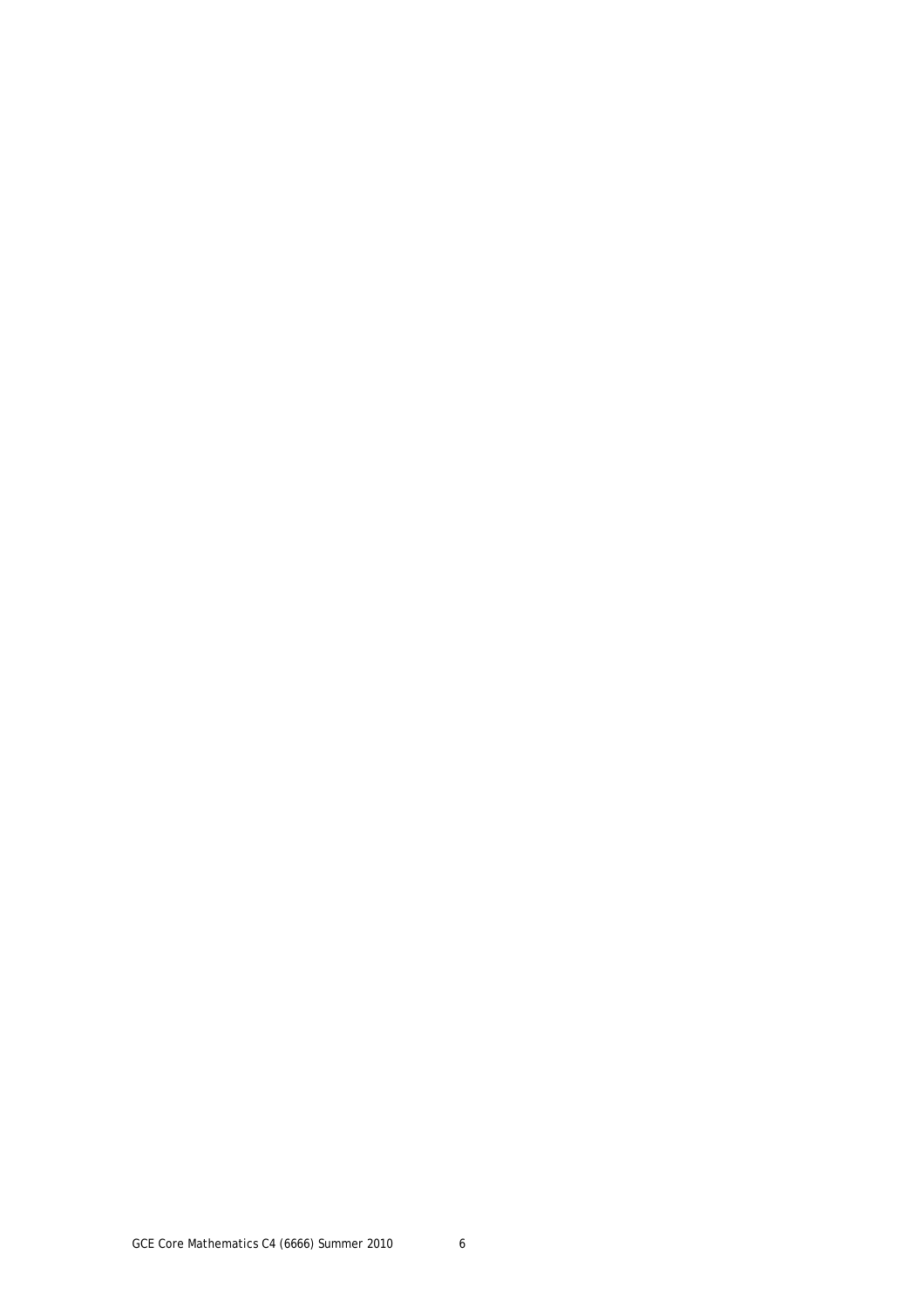## **Grade Boundary Statistics**

| Module         |                                   | Grade            | $A^*$ | A  | B  | $\mathsf{C}$ | D  | E  |
|----------------|-----------------------------------|------------------|-------|----|----|--------------|----|----|
|                |                                   | Uniform<br>marks | 90    | 80 | 70 | 60           | 50 | 40 |
| AS             | 6663 Core Mathematics C1          |                  |       | 59 | 52 | 45           | 38 | 31 |
| AS             | 6664 Core Mathematics C2          |                  |       | 62 | 54 | 46           | 38 | 30 |
| AS             | 6667 Further Pure Mathematics FP1 |                  |       | 62 | 55 | 48           | 41 | 34 |
| AS             | 6677 Mechanics M1                 |                  |       | 61 | 53 | 45           | 37 | 29 |
| AS             | 6683 Statistics S1                |                  |       | 55 | 48 | 41           | 35 | 29 |
| AS             | 6689 Decision Maths D1            |                  |       | 61 | 55 | 49           | 43 | 38 |
| A2             | 6665 Core Mathematics C3          |                  | 68    | 62 | 55 | 48           | 41 | 34 |
| A2             | 6666 Core Mathematics C4          |                  | 67    | 60 | 52 | 44           | 37 | 30 |
| A2             | 6668 Further Pure Mathematics FP2 |                  | 67    | 60 | 53 | 46           | 39 | 33 |
| A2             | 6669 Further Pure Mathematics FP3 |                  | 68    | 62 | 55 | 48           | 41 | 34 |
| A2             | 6678 Mechanics M2                 |                  | 68    | 61 | 54 | 47           | 40 | 34 |
| A <sub>2</sub> | 6679 Mechanics M3                 |                  | 69    | 63 | 56 | 50           | 44 | 38 |
| A <sub>2</sub> | 6680 Mechanics M4                 |                  | 67    | 60 | 52 | 44           | 36 | 29 |
| A2             | 6681 Mechanics M5                 |                  | 60    | 52 | 44 | 37           | 30 | 23 |
| A2             | 6684 Statistics S2                |                  | 68    | 62 | 54 | 46           | 38 | 31 |
| A2             | 6691 Statistics S3                |                  | 68    | 62 | 53 | 44           | 36 | 28 |
| A2             | 6686 Statistics S4                |                  | 68    | 62 | 54 | 46           | 38 | 30 |
| A2             | 6690 Decision Maths D2            |                  | 68    | 61 | 52 | 44           | 36 | 28 |

The table below gives the lowest raw marks for the award of the stated uniform marks (UMS).

## **Grade A\***

Grade A\* is awarded at A level, but not AS to candidates cashing in from this Summer.

- For candidates cashing in for GCE Mathematics (9371), grade A\* will be awarded to candidates who obtain an A grade overall (480 UMS or more) *and* 180 UMS or more on the total of their C3 (6665) and C4 (6666) units.
- For candidates cashing in for GCE Further Mathematics (9372), grade A\* will be awarded to candidates who obtain an A grade overall (480 UMS or more) *and* 270 UMS or more on the total of their best three A2 units.
- For candidates cashing in for GCE Pure Mathematics (9373), grade A\* will be awarded to candidates who obtain an A grade overall (480 UMS or more) *and* 270 UMS or more on the total of their A2 units.
- For candidates cashing in for GCE Further Mathematics (Additional) (9374), grade A\* will be awarded to candidates who obtain an A grade overall (480 UMS or more) *and*  270 UMS or more on the total of their best three A2 units.